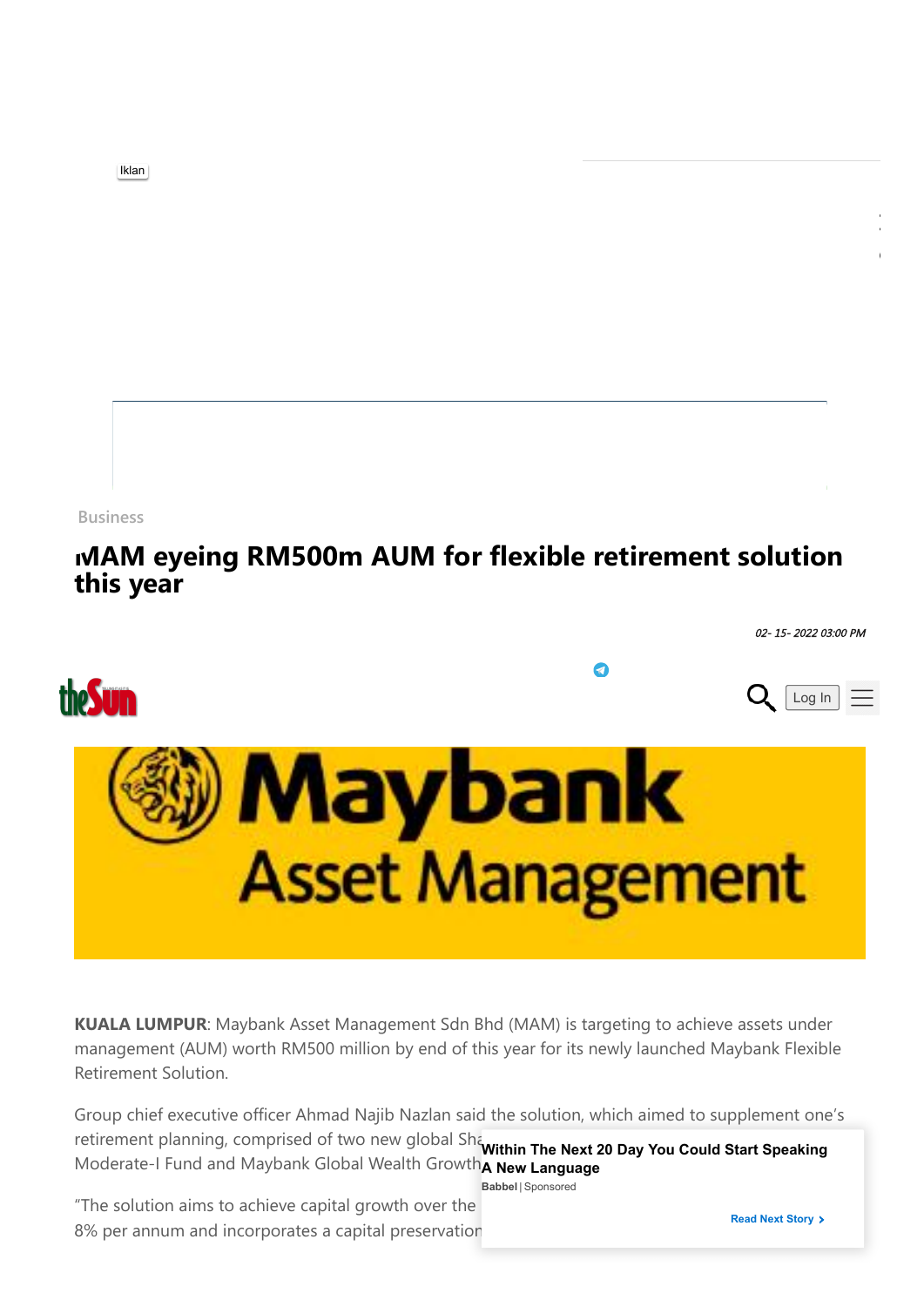"Furthermore, in applying Shariah-filters to the investment process, the funds are able to capture better quality assets, which translates into more resilience and better investment experience for investors," he said at the virtual launch of the solution on Feb 15.

He said the solution is targeted to the mass market and a supplement to other investments that one had.

"We believed what we have today is not enough for the future especially when data, especially during the pandemic, is pointing that Malaysian do not have enough saving for retirement with longer life expectancy and the rising cost of living plus increasing needs of medical care.

"Given the facts, we need to inculcate the importance of supplementing one's existing retirement accounts as early as possible to ensure a comfortable safety net for their future," he said.

Ahmad Najib said the MAM solution is more flexible as it gravitated between moderate and growth solutions compared to the traditional retirement solution such as the public retirement scheme (PRS) which typically adopt age-based approach whereby the younger one would take on more risk while the older one would take on less.

He said investors have the flexibility to choose the asset classes whether the distribution share class or accumulation share class.

"Understanding the investors' needs that sometimes might face with some emergencies they can not foresee, the solution being flexible as it is allowed investors to withdraw from the funds without penalties," he said.

On the solution's investment strategy, chief investment officer Syhiful Zamri Abdul Azid said the dynamic asset allocation attribute would be the key to managing the funds, especially during the volatile period now that the market is facing with the interest rate hike cycle.

"Both funds are targeting for 6% to 8% return and would be based on investors risk appetite. For moderate fund we are tilted more to Sukuk for capital preservation in contrast to growth where we would invest more in equities to support higher return," he said.

Moving forward, Ahmad Najib added MAM is expected to come out with more retirement, environmental, social and governance (ESG) and sustainability and nuances into Islamic market products but with its own unique feature, a sustainability theme as advocated by Maybank Group. - Bernama

> **Babbel** | [Sponsored](https://popup.taboola.com/en/?template=colorbox&utm_source=thesundaily&utm_medium=referral&utm_content=next-up-a:Next%20Up:) **[Within The Next 20 Day You Could Start Speaking](https://go.babbel.com/v1/tl?bsc=engunb-morewaystolearn-cd-global-xo-tb&btp=default&utm_source=Taboola&utm_medium=CON&utm_campaign=CD_ENGALL_gEN_cXO_morewaystolearn_TB_Global&utm_content=1052253_13754420_3048044999&tcid=GiAkExw1P81XRjMdiNoI4TK9-L4DKJ8-OsTptp75aA6CXiDuxj0oxpbS64L3mqGlAQ&tblci=GiAkExw1P81XRjMdiNoI4TK9-L4DKJ8-OsTptp75aA6CXiDuxj0oxpbS64L3mqGlAQ#tblciGiAkExw1P81XRjMdiNoI4TK9-L4DKJ8-OsTptp75aA6CXiDuxj0oxpbS64L3mqGlAQ) A New Language**

> > **Read Next Story**